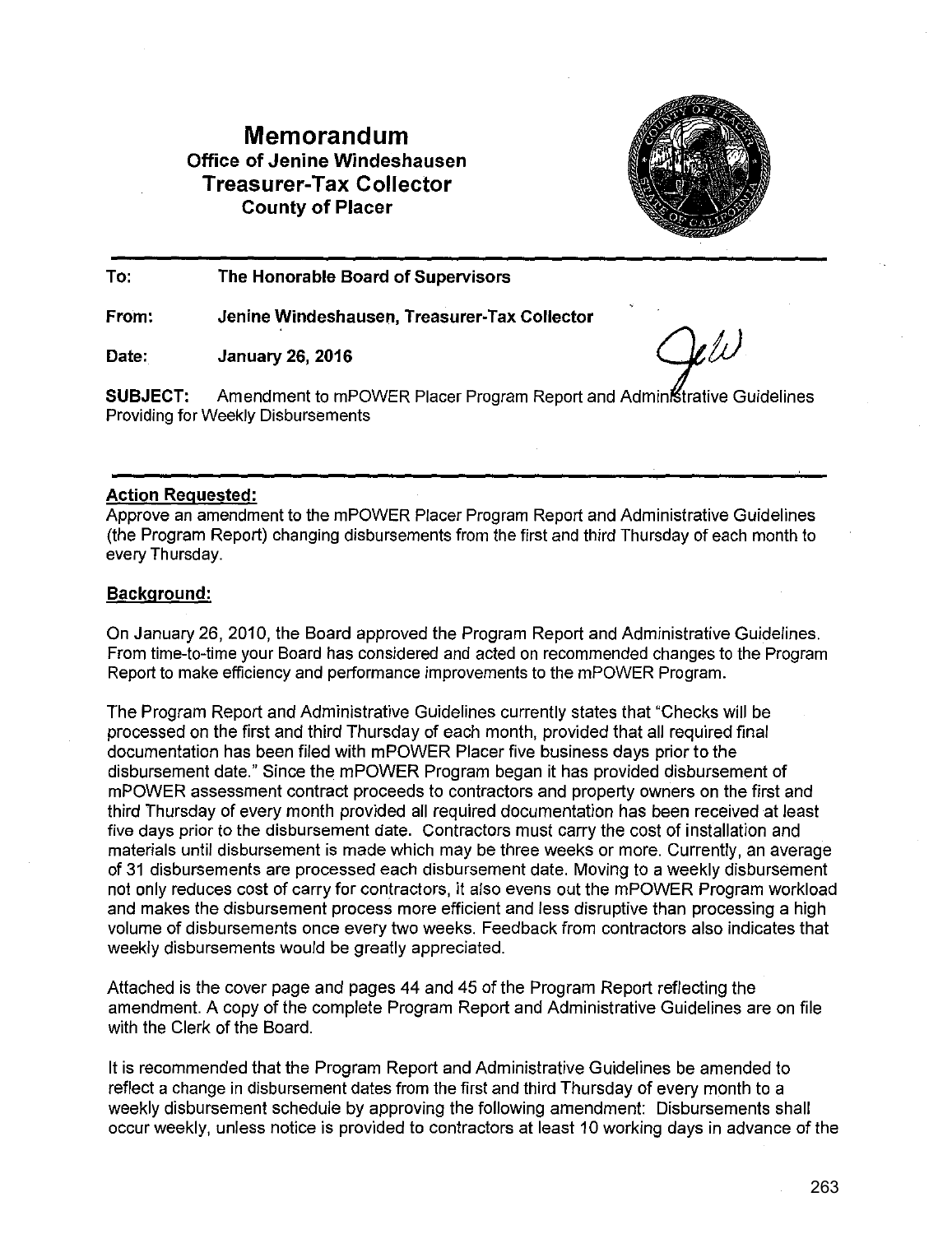otherwise scheduled disbursement. A schedule of disbursement dates shall be maintained and posted to the mPOWER website.

#### **Fiscal Impact:**

ÿ

This change to the Program Report does not result in a fiscal impact.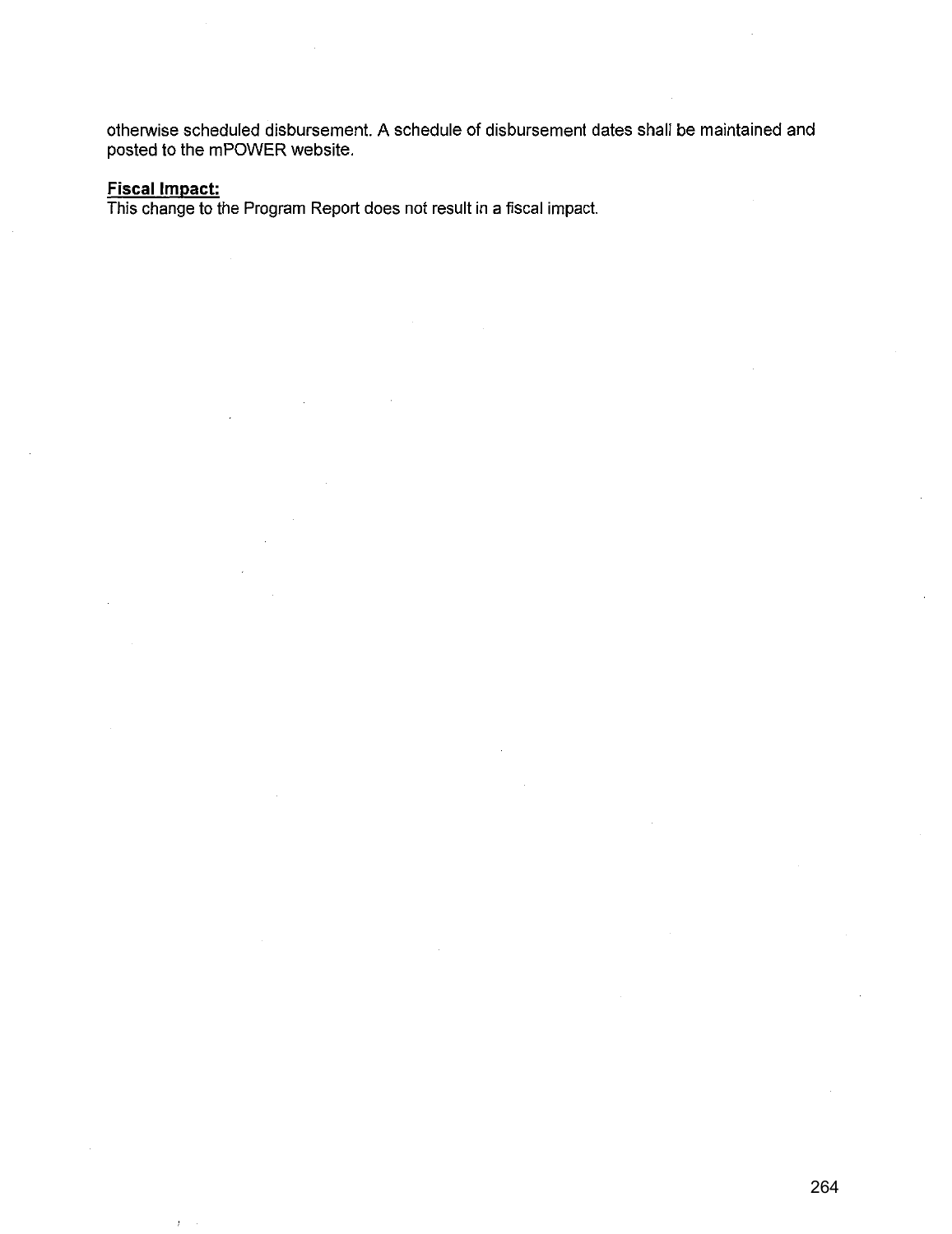

# MPOWERPLAC SAVE MONEY. CONSERVE ENERGY. CREATE JOBS.

## **AMENDED AND RESTATED AB 811 PROGRAM REPORT AND ADMINISTRATIVE GUIDELINES**

Redlined Proposed Amendments Last updated: November 17, 2015 January 26, 2016



2976 RICHARDSON DRIVE, AUBURN, CALIFORNIA 95603 PHONE: (530) 889-4140 FAX (530) 889-4100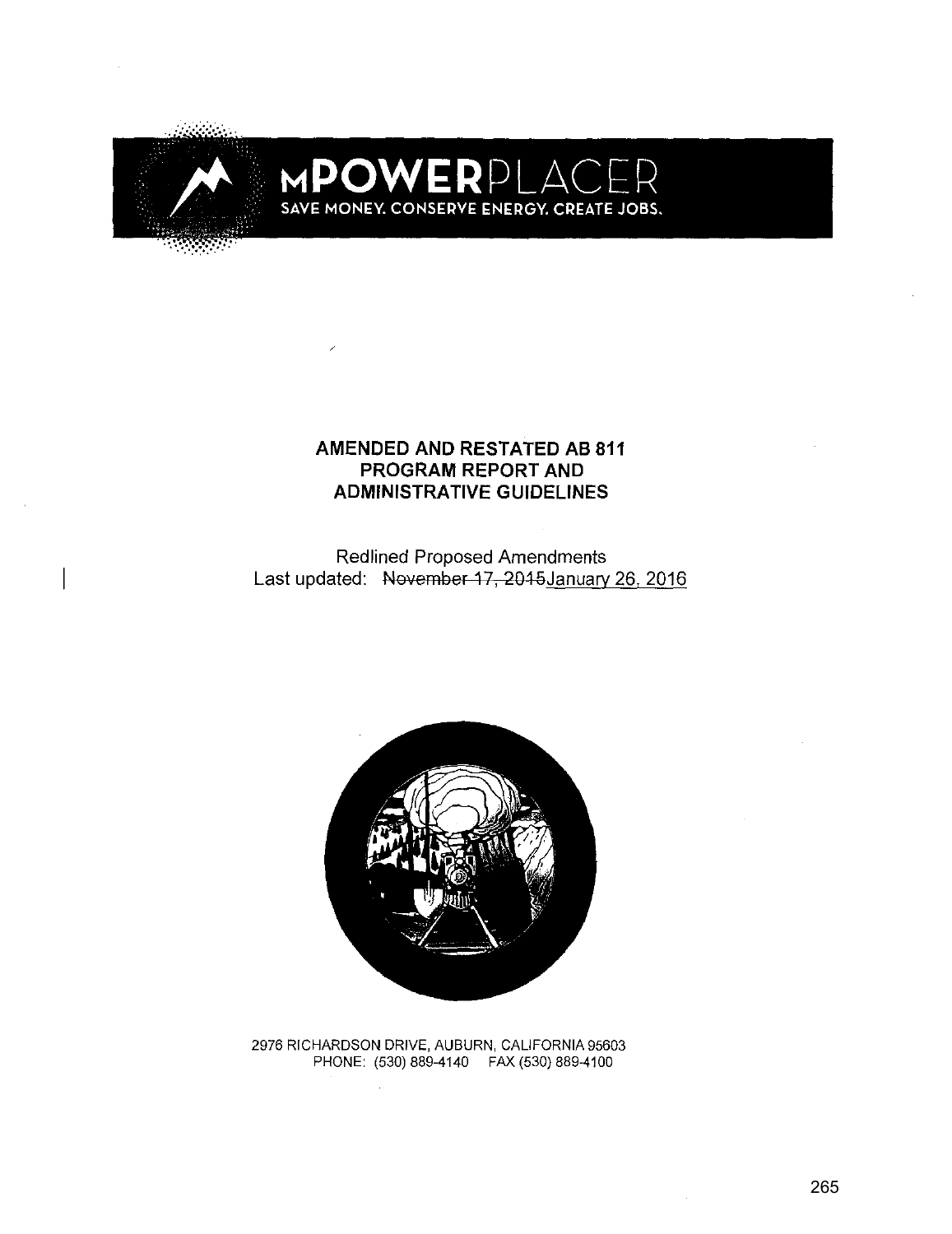Approval means that funds are reserved for the property owner's approved project for a 90-day period.

#### **F. Permit**

After receiving notice of Application approval, property owner (or contractor) must obtain a permit, if required, from the local building official. All Improvements, including those normally exempt from permit requirements, will require an installation verification inspection from the local jurisdiction (town, city, unincorporated area). Final inspection by the permitting jurisdiction will be required to ensure that the Improvements were completed.

A valid final inspection is required before mPOWER Placer can execute an Assessment Contract and reserve mPOWER Placer financing for a project.

#### **G. Installation of Improvements**

Property owner enters into a contractual arrangement directly with a contractor for Improvements unless the property owner is self-installing the Improvements. All work is subject to the appropriate jurisdiction's (county, city, or town) permitting and inspections and all other applicable federal state and local laws and regulations. All work must be completed, including the final inspection, within 90 days of Application approval. The property owner and the Treasurer-Tax Collector may agree to an extension of this completion date for good cause.

#### **H. Progress Payments/Multiple Disbursements**

If multiple disbursements have been approved, the property owner may request in writing that mPOWER Placer make a progress payment prior to the completion of the work, in which case the Assessment Contract will need to be signed prior to the first disbursement and interest will accrue on the assessment amount advanced at the time of the first disbursement. Progress payment requests must be filed with mPOWER Placer at least five business days before the disbursement date. The disbursement dates are the first and third Thursday of the month. Disbursements shall occur weekly, unless notice is provided to contractors at least 10 working **days in advance of the otherwise scheduled disbursement. A schedule of disbursement dates**  shall be maintained and posted to the mPOWER website. The following conditions must also have been met before disbursement is made:

- (1) At least 75 percent of the required materials have been delivered to the property **and have been reasonably secured as confirmed by an onsite inspection.**  mPOWER Placer Staff has the discretion to make its own determination with respect to whether this condition has been satisfied; and
- (2) The requested progress payment does not exceed 50 percent of the maximum **assessment amount.**

44